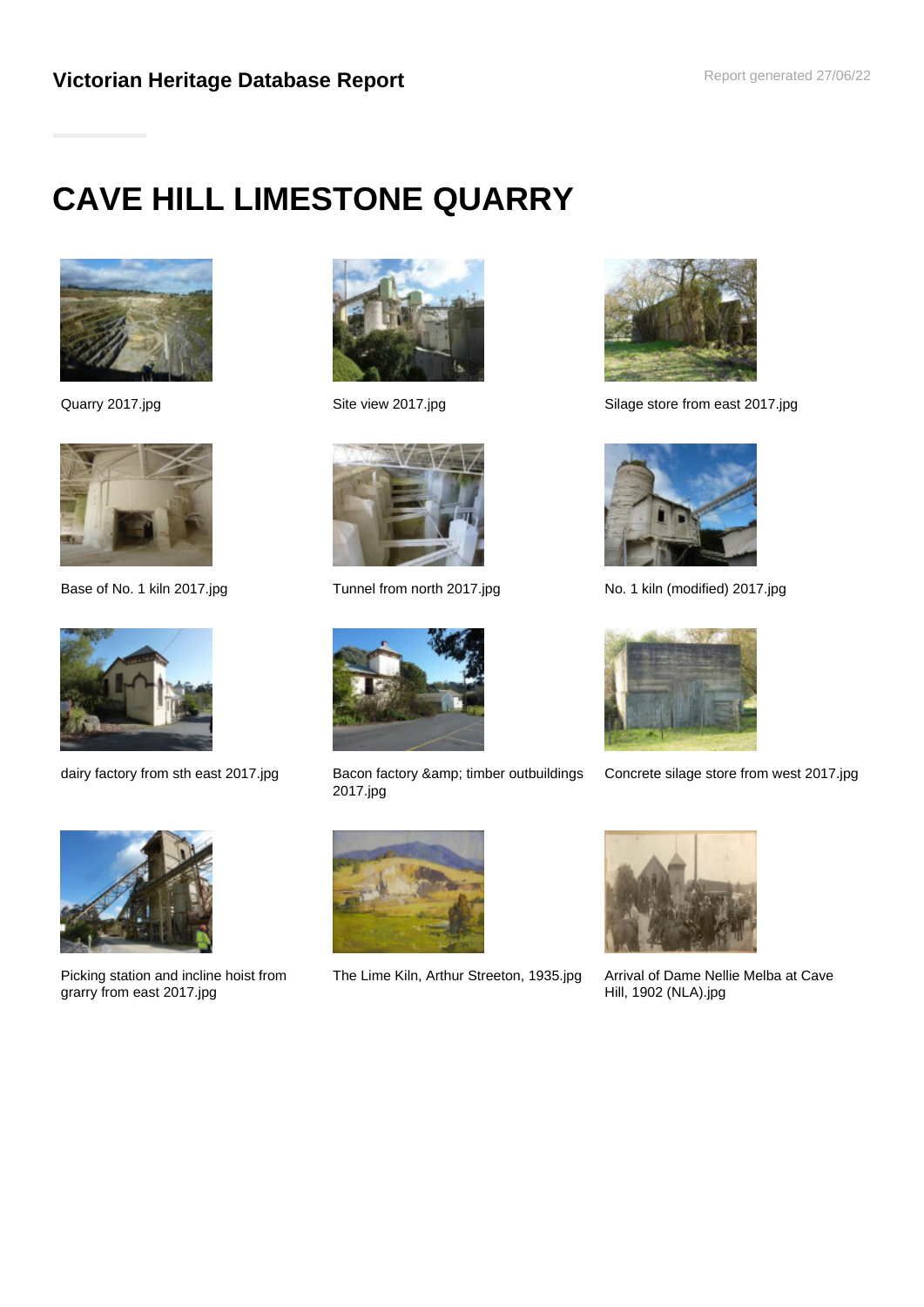





1 of 8 extant pot kilns in tunnel 2017.jpg Tunnel and pot kilns from north 2017.jpg Tunnel and pot kiln from north towards quarry 2017.jpg



bacon factory from nth east 2017.jpg Possibly milking shed in farm precinct



from nth west 2017.jpg



Quarry and cutting, detail (Grimwade Collection, University of Melbourne Archives).jpg



pre 1900s view of cutting and tunnel, (Yarra Ranges Museum).jpg



Cave Hill Quarry Extent Diagram 2366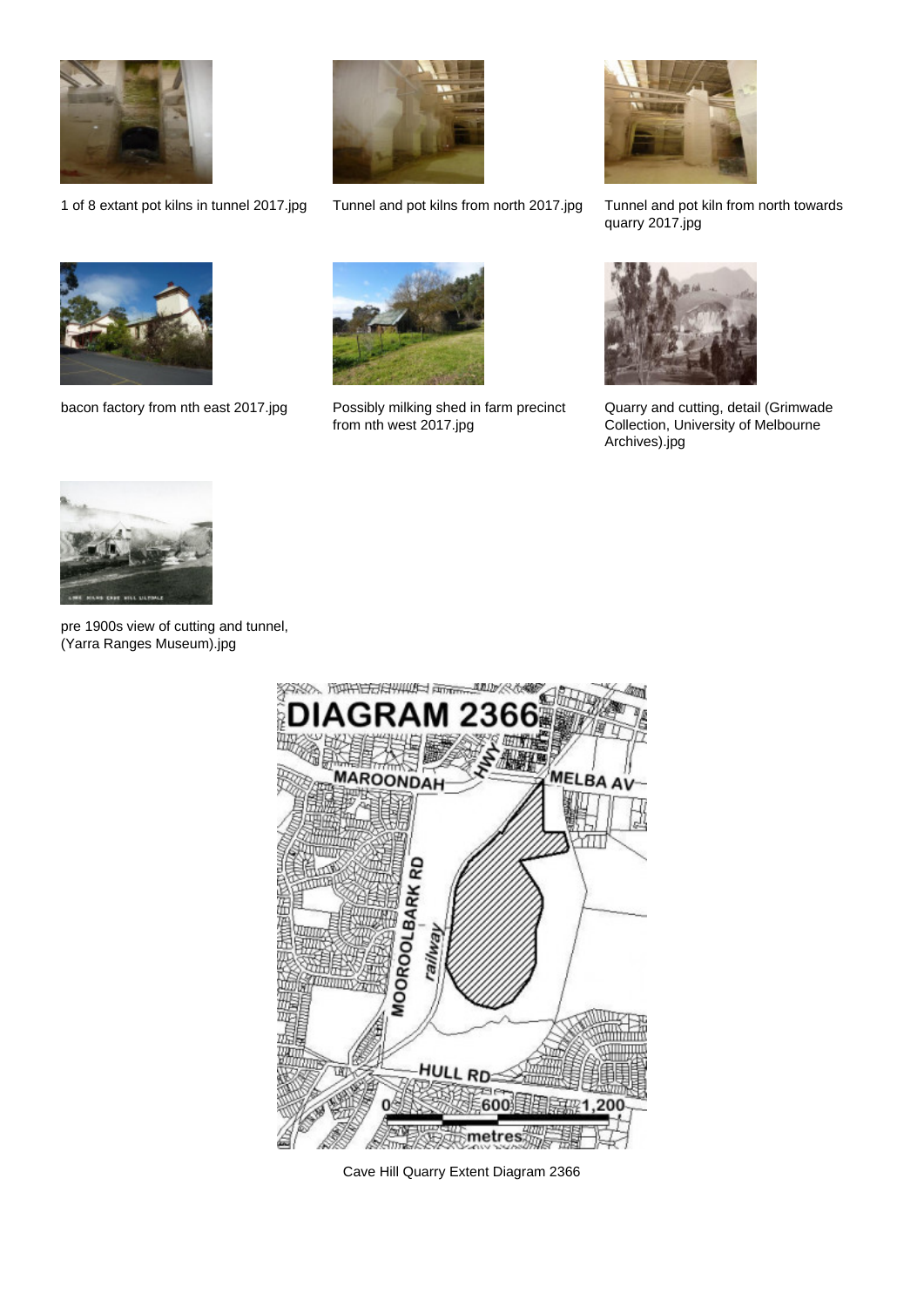## **Location**

MELBA AVENUE and 4 MELBA AVENUE LILYDALE, YARRA RANGES SHIRE

# **Municipality**

YARRA RANGES SHIRE

# **Level of significance**

Registered

# **Victorian Heritage Register (VHR) Number**

H2366

## **Heritage Overlay Numbers**

HO201

# **VHR Registration**

June 8, 2017

# **Heritage Listing**

Victorian Heritage Register

# **Statement of Significance**

Last updated on -

What is significant?

Cave Hill Limestone Quarry including the quarry pit, structures and plant for processing limestone and the production of lime-based products dating to the 1880s (tunnel and battery of pot kilns) and 1920s (no. 1 kiln, picking station, incline hoist, road metal plant and riveted steel hopper), rail siding and section of rail platform, remnants of the late-nineteenth century Cave Hill farm, specifically the dairy and bacon factories and silage store; eastern driveway; and memorial gateposts.

## History Summary

Cave Hill Limestone Quarry is a limestone quarry and processing plant established in 1878 by David Mitchell (1829-1916). Mitchell also established a farm at the site, which operated from the 1880s to c. 1921. Mitchell was a Scottish-born building contractor who became a prominent figure in Victorian society, and was the father of Dame Nellie Melba. Mitchell's building projects included Scots Church (1873-74) and the Royal Exhibition Building (1880). A successful entrepreneur, he was involved in many business ventures including the highly successful Cave Hill Limestone Quarry. During the nineteenth century the production of lime mortars and plasters were integral to construction. Lime production in Victoria started on a small scale in the 1830s, concentrated in coastal locations, notably Geelong. The Cave Hill Limestone Quarry represents the second stage of the lime industry in Victoria, characterised by access to rail transport and management by larger companies. David Mitchell invested in infrastructure such as steam powered cranes, a network of tramlines to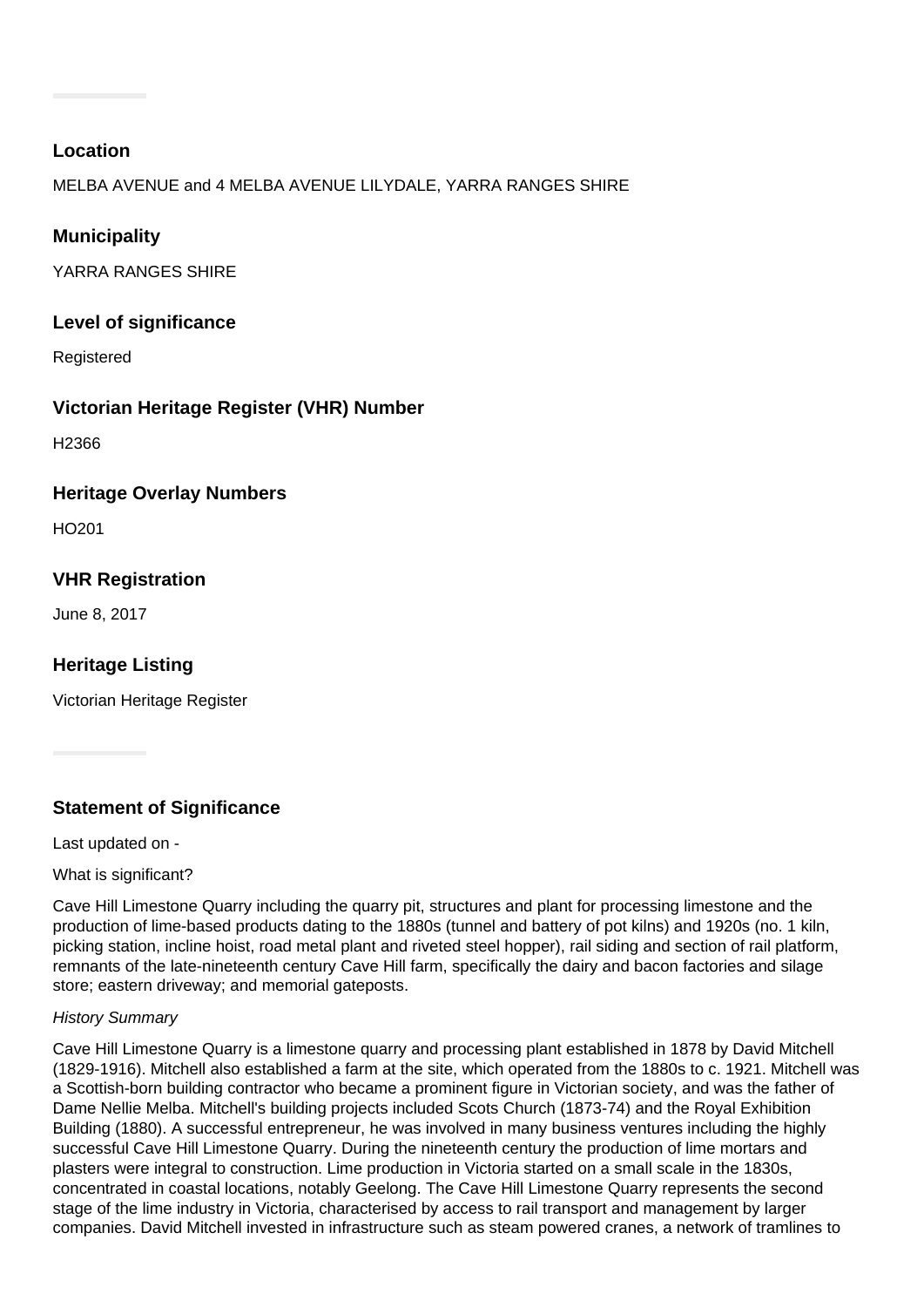transport timber, and a battery of pot kilns that enabled round-the-clock lime burning, despite the limitations of the intermittent technology. The Cave Hill estate also supported a large-scale farming operation. By 1894 dairy and meat-processing 'factories' were established at the site. In 1916, following Mitchell's death, the ownership of Cave Hill passed to the David Mitchell Estate Trust. During the 1920s the plant and equipment continued to be remodelled and mechanised, and Cave Hill Limestone Quarry became one of the leading industrial plants in Australia. In June 1958 the business passed to the David Mitchell Estate Limited. The eastern two-thirds of the property were excised from the quarry site. Much of this land was subdivided into housing estates, and the Lilydale Lake was created. In November 2002, Unimin Australia (now Sibelco) purchased David Mitchell Limited, ending the Mitchell family association. In 2012, the company determined that the quarry would not be viable in the longer term.

## Description Summary

The Cave Hill Limestone Quarry is located approximately 1km south-west of Lilydale town centre. It includes a quarry pit, the limestone processing area and a former mixed farm. The place retains a wide diversity of industrial and farm buildings, plant and elements dating from the late-1870s through to the early and latter twentieth century. The lime processing precinct includes multiple layers of infrastructure and plant dating from the late nineteenth century, and in some cases the operational relationships between significant elements is obscured. Significant topographical change occurred at the site between 1878 and 2015 relating to extraction and processing of lime.

#### Registered Aboriginal Party (RAP)

Cave Hill Limestone Quarry is located within the traditional language boundaries of the Woi wurrung, who made up one of the seven Kulin Nation language groups. There is no Registered Aboriginal Party (RAP) for the site. The Wurundjeri Tribe Land and Compensation Cultural Heritage Council Incorporated is the current applicant for RAP status for the activity area having lodged application for this on 24 August 2007.

How is it significant?

Cave Hill Limestone Quarry is of historical and technical and significance to the State of Victoria. The place satisfies the following criteria for inclusion in the Victorian Heritage Register.

Criterion A

Importance to the course, or pattern, of Victoria's cultural history.

Criterion B

Possession of uncommon, rare or endangered aspects of Victoria's cultural history.

Criterion D

Importance in demonstrating the principal characteristics of a class of cultural places and objects.

Criterion F

Importance in demonstrating a high degree of creative or technical achievement at a particular period.

#### Criterion H

Special association with the life or works of a person, or group of persons, of importance in Victoria's history.

#### Why is it significant?

Cave Hill Limestone Quarry is significant at the State level for the following reasons:

Cave Hill Limestone Quarry is of historical significance as one of the primary sources of limestone in Victoria from its establishment in 1878 to its closure in 2015. Established by prominent entrepreneur David Mitchell, the place is associated with the second wave of lime burning and extraction technologies in Victoria which flourished as a consequence of the expansion of Victoria's rail network. The place demonstrates three generations of lime processing plant and equipment, broadly dating from the 1880s, 1920s and 1960s. The surviving farm buildings, including the 1890s dairy and bacon factories and the silage store, provide evidence of Mitchell's innovative farming enterprises at Cave Hill, with their emphasis on efficiency and waste minimisation, particularly in relation to dairying. [Criterion A]

Cave Hill Limestone Quarry is rare, being one of a small number of places in Victoria that demonstrates the largescale production of lime. The tunnel to the north of the quarry pit contains a large and intact battery of pot kilns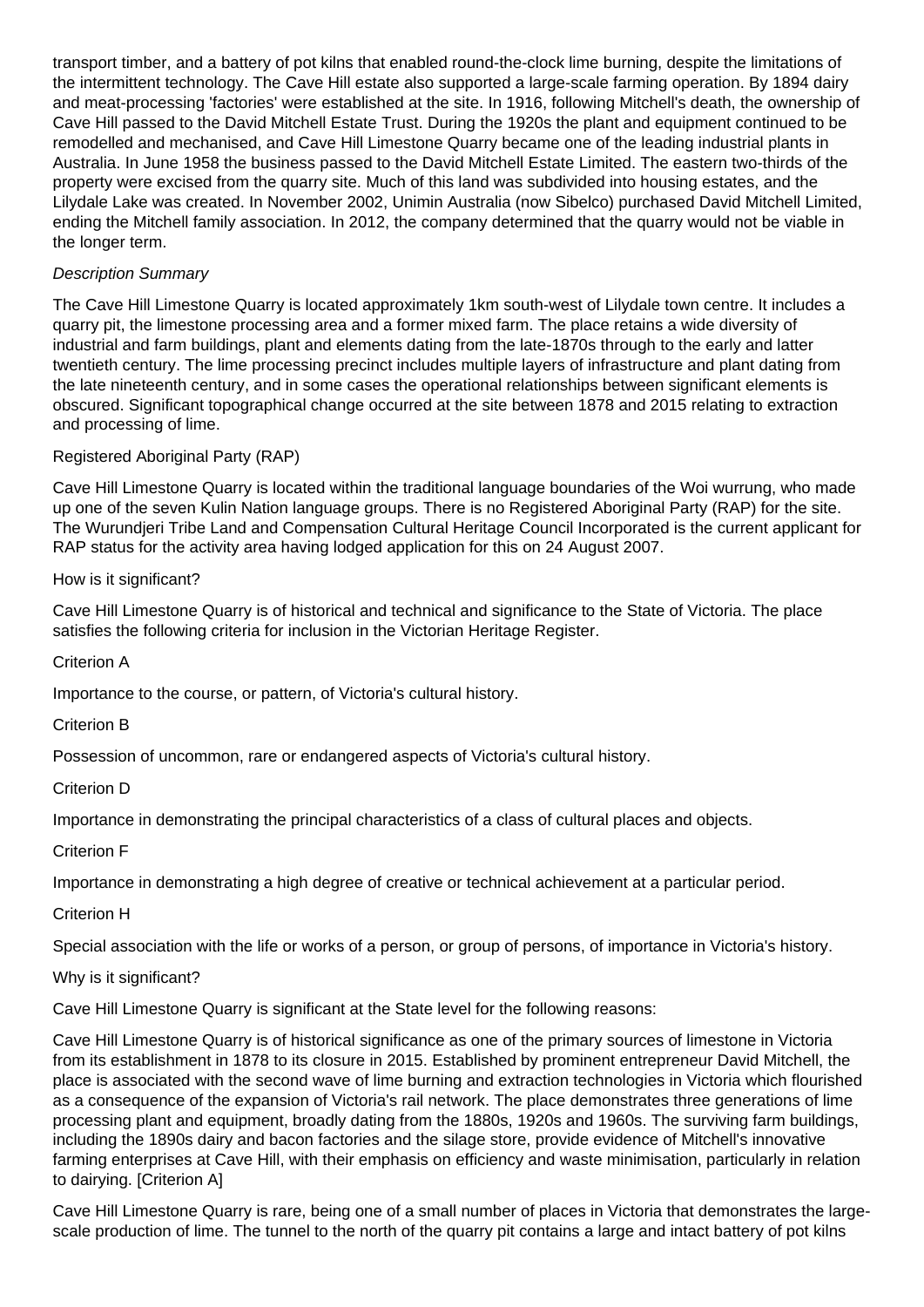which enabled the continuous production of lime. This sizable collection of pot kilns is rare. The 1920s phase of plant remodelling included the no. 1 kiln which is one of the earliest continuous mixed-feed vertical shaft kilns in Australia. [Criterion B]

Cave Hill is of significance as a notable and early example of an extant quarry complex in Victoria. It demonstrates the principal characteristics of a place associated with the extraction, processing and transportation of raw minerals. The limestone products from Cave Hill Limestone Quarry made a vital contribution to Victoria's building and construction industry from 1878 to the 1960s. (Criterion D)

Cave Hill Limestone Quarry is of technical significance for use of innovative technologies in lime processing which radically departed from traditional methods. These include the battery of pot kilns (commenced in 1880s) and advances implemented during a major redevelopment in the 1920s to designs by Gilbert McAuliffe Pty Ltd, consulting engineers of Melbourne, with bespoke equipment by Chas Ruwolt Pty Ltd. These include the no. 1 kiln, picking station, incline hoist, road metal plant, riveted steel hopper and conveyor. Cave Hill Limestone Quarry received accolades for its innovations and became recognised as one of the leading industrial plants in Australia. The 1920s upgrade transformed the appearance of the site, introducing the tall structures and elevated conveyors which still distinguish it. Three structures at the site - the Dairy Factory, silage store and concrete retaining walls to the Tunnel - demonstrate the early use of mass concrete. (Criterion F)

Cave Hill Limestone Quarry's association with David Mitchell, one of Victoria's most outstanding nineteenth century entrepreneurs and public figures, is of historical significance. The site provides evidence of Mitchell's diverse and successful business interests, including the development of products for the construction industry, lime extraction and modern farming. Cave Hill Limestone Quarry has a comparatively high level of public recognition as a Mitchell property, more so than many other places with which he was associated during his long and distinguished career. (Criterion H)

In addition to the above, the place may be of significance for the following reasons:

Cave Hill Limestone Quarry is of local historical significance as a place of residence for many quarry workers, particularly during the depression. Many local workers enlisting for World War II listed Cave Hill as their place of address.

The landscape values of Cave Hill Limestone Quarry (including views into and out of the site) are of local significance. The following aspects of the quarry landscape are highly evocative for the local population - the chimneys, rising smoke, machinery noise and movement within the site.

## **Permit Exemptions**

<p>It should be noted that Permit Exemptions can be granted at the time of registration (under s.42(4) of the Heritage Act). Permit Exemptions can also be applied for and granted after registration (under s.66).</p> <p class="c1">General Condition 1</p> <p>All exempted alterations are to be planned and carried out in a manner which prevents damage to the fabric of the registered place or object.</p> <p class="c1">General Condition  $2 < p>$  <p>Should it become apparent during further inspection or the carrying out of works that original or previously hidden or inaccessible details of the place or object are revealed which relate to the significance of the place or object, then the exemption covering such works shall cease and Heritage Victoria shall be notified as soon as possible.</p> <p class="c1">General Condition 3</p> <p>All works should be informed by Conservation Management Plans prepared for the place. The Executive Director is not bound by any Conservation Management Plan, and permits still must be obtained for works suggested in any Conservation Management Plan.</p> <p class="c1">General Condition 4</p> <p>Nothing in this determination prevents the Heritage Council from amending or rescinding all or any of the permit exemptions.</p> <p class="c1">General Condition 5</p> <p>Nothing in this determination exempts owners or their agents from the responsibility to seek relevant planning or building permits from the relevant responsible authority, where applicable. $\langle p \rangle \langle p \rangle$ class="c1">Specific Permit Exemptions</p> <span class="c2">Public safety and security</span> <p>. All works (including the erection of temporary security fencing, scaffolding, hoardings or surveillance systems) to prevent unauthorised access and/or secure public safety which are not fixed to elements of primary and contributory significance.</p> <span class="c2">Removal of lime residue</span> <p>. Removal of lime residue from all buildings and elements by non-destructive means.</p> <span class="c2">Maintenance</span> <p>. All works required to maintain and repair buildings and elements, including rectifying damage by people and animals.</p> <span class="c2">Demolition of buildings and features of low/no significance</span> <p>. Removal of buildings and elements that are not identified as being of primary or contributory significance.</p> <span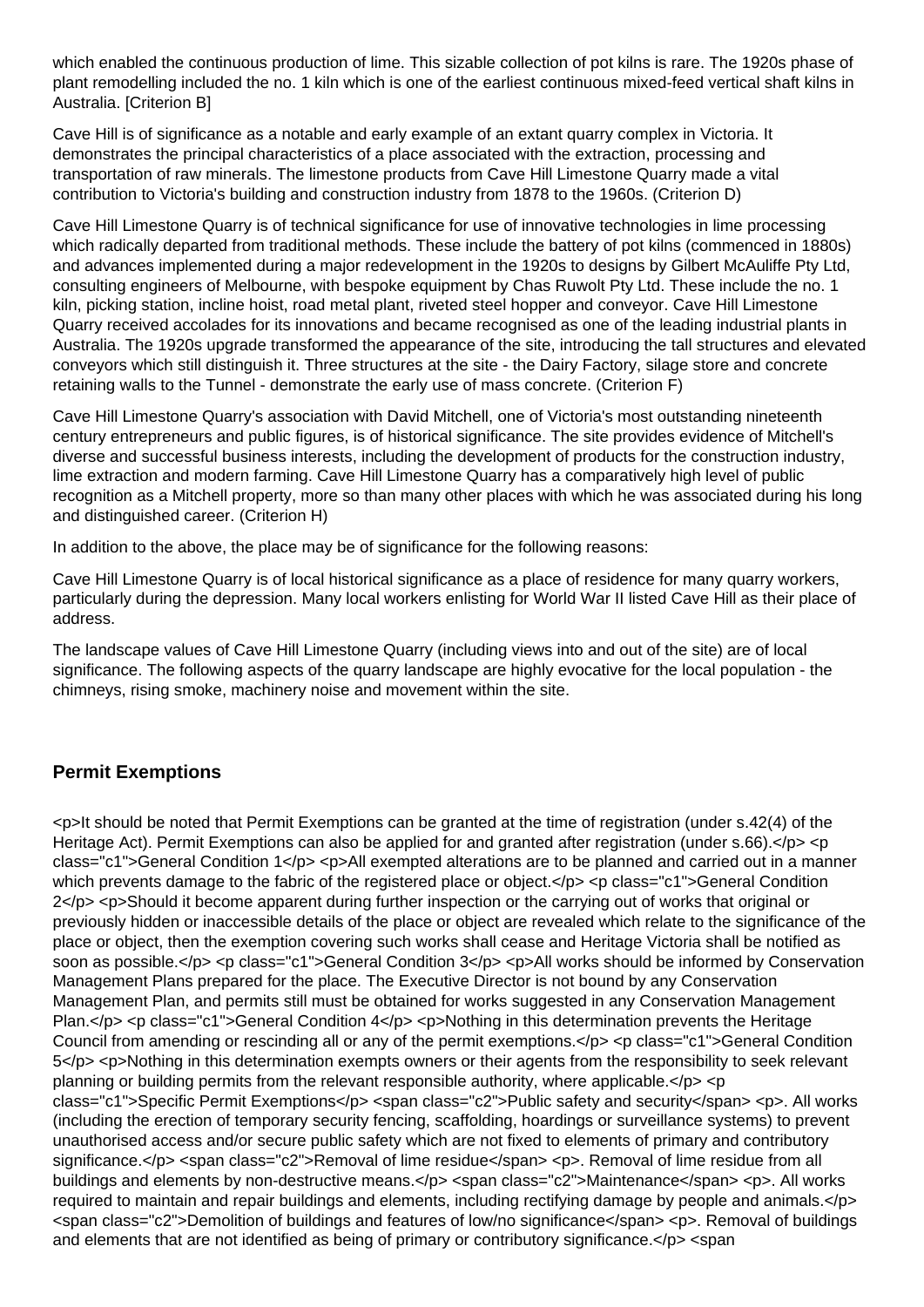class="c2">Landscape</span> <p>. All works to vegetation, except to the Desert Ash and Poplar species on the east entry driveway, and the mixed plantation on the west driveway, including a mature Monterey cypress at its northern end.</p>

## **Theme**

|  |  |  |  | 4. Transforming and managing the land 5. Building Victoria's industries and workforce |
|--|--|--|--|---------------------------------------------------------------------------------------|
|--|--|--|--|---------------------------------------------------------------------------------------|

| Construction dates | 1878, |
|--------------------|-------|
|--------------------|-------|

| Heritage Act Categories Registered place, |       |  |                                                      |  |  |
|-------------------------------------------|-------|--|------------------------------------------------------|--|--|
| <b>Other Names</b>                        |       |  | LILYDALE QUARRY, CAVE HILL ESTATE, CAVE HILL QUARRY, |  |  |
| Hermes Number                             | 85447 |  |                                                      |  |  |
| <b>Property Number</b>                    |       |  |                                                      |  |  |

## **History**

<span class="c1">CONTEXTUAL HISTORY</span> <p class="c2">Limestone, lime mortar and lime products</p> <p class="c3">Limestone is a sedimentary rock composed of calcium carbonate (CaCO3). It is formed from the compressed remains of corals, shells and skeletons, and is found in marine and non-marine environments. The Cave Hill deposit is an example of a marine environment, the land having previously been submerged under the sea. Limestone is typically found in bedding planes between other types of sedimentary rock, including clay and sandstone. This is the case at Cave Hill. Joints between the bedding planes mean that limestone formations are permeable and prone to processes of erosion, both on the surface and below ground. The dissolution of limestone layers means that cave formations are a common characteristic of limestone deposits (karst landscapes).</p> <p class="c3">At Cave Hill, lime was originally processed for use in the construction industry, primarily as an ingredient in lime mortar. This is one of the oldest known types of mortar, dating back to the 4th century BC and widely used in Ancient Rome and Greece. Historically, limestone was extracted, broken down and sorted by hand. Mechanisation introduced from the early years of the twentieth century transformed the process. At its simplest, lime mortar is produced as follows:</p> <span class="c4">Limestone (calcium carbonate CaCO3) is heated to a minimum of812degreescelsius, a process known as calcination. Lime/quicklimecalciumoxide(CaO) is created and takes the form of white lumps. Allcarbondioxideand water is removed during this process. Lime/quicklimeisthenconverted into hydrated/slaked lime, a dry powdercalledcalciumhydroxide (Ca(OH)2), by adding water. Hydrated/slaked limecanthen bemixed with sand (and/or other fine grained aggregate)andsufficientwater to make a lime mortar. When the lime mortar hasbeenlaid, thehydrated/slaked lime in it slowly begins to react withcarbondioxide inthe air to harden and form limestone (calciumcarbonateCaCO3). Thus,the creation of lime mortar is a circular processwhichinvolvesconverting limestone (calcium carbonate CaCO3) backintolimestone(calcium carbonate CaCO3).</span> <p class="c3">Lime is a cheap alkaline material which has had multiple applications in the construction industry and in agriculture. It has been used in metallurgy, chemicals manufacture, sanitation, pulp and paper processing, ceramics and the petroleum industries. Other uses have included:</p> <span class="c4">Lime/quicklime can be spread directly on the ground to reduceacidityandimprove soil structure. Lime/quicklime was used for thedisposalofhanged bodies in gaols. Lime wash is hydrated/slaked limeofpaintlikeconsistency, used as a wall covering and can be colouredbythe use ofpigments.</span> <p class="c2">The Origins of Cave Hill Limestone Quarry</p> <p class="c3">Lime burning and production activities in Victoria closely followed the arrival of settlers, because of the need for lime for building construction. From 1836 lime burning activities were concentrated on the Mornington Peninsula and at Geelong, often in small local operations such as those at Point Nepean, Sorrento, Rye, Queenscliff and Point Lonsdale. These were located along the coast close to ports and represent the first wave of lime producers in Victoria. The building boom that followed the 1850s Gold Rush increased the demand for lime. Imported lime was expensive, so local entrepreneurs seized on the opportunity to create larger local enterprises. The Melbourne Lime Company was formed in 1860 as a major supplier, and by 1874 this was subsumed under the Melbourne Builders Lime and Cement Company which included among its members David Mitchell. The later nineteenth century also saw the expansion of Victoria's railways which made the inland production of lime viable and cheaper to transport. Cave Hill Limestone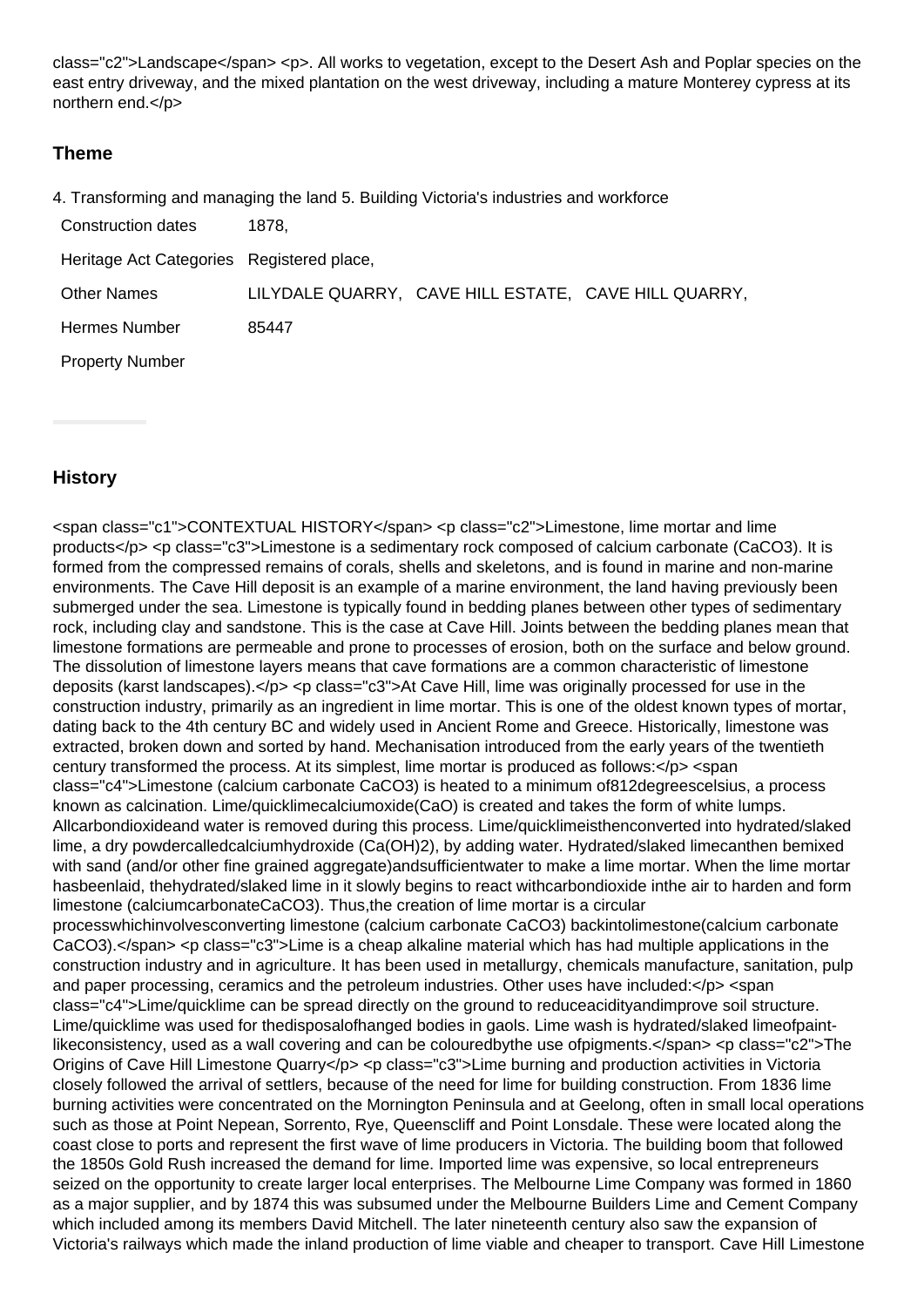Quarry was part of this second wave of lime production in Victoria characterised by larger business enterprises, an increasing use of new technologies and rail access.</p> <p class="c3">Cave Hill Limestone Quarry is situated on land which was originally Crown Allotments 20 and 21 of the Parish of Mooroolbark. These allotments, along with the adjacent allotment 26, were acquired from the Crown by William Nicholson on 13 December 1855. Nicholson was a prosperous merchant and land owner and a member of both the Legislative Council and Legislative Assembly in the Victorian parliament during the 1850s and 1860s. He held the position of Premier briefly in 1855 and again in 1859-1860, and died in March 1865. Nicholson's three allotments comprised approximately 514 hectares (1,270 acres). Nicholson's property was known as Cave Hill Farm as early as 1864, a reference to the prominent escarpment and the numerous caves within it. It was leased to Allan Fisher and James Cashin for a period of 20 years from 1861. Cave Hill Farm appears to have operated as a mixed use farm run by Fisher, with a notice published in the <i>Argus</i> in 1864 reporting the sale of 'horses, cows, farming and dairy utensils, pigs, hay, potatoes'. In 1871 and 1875, notices were published in the *Argus* advertising lease of the farm.</p> <p class="c3">Between 1853 and 1869 the Government geological surveyor, Alfred Selwyn undertook the Geological Survey of Victoria, concluding his survey of the district east and north of Melbourne in 1856. Selwyn identified Cave Hill as having the 'only limestone beds in the entire area,' although the limestone was not visible from the surface. An 1856 plan of the Parish of Yering, immediately to the north of the Parish of Mooroolbark, noted a 'Cave - 130 feet deep', in the approximate location of the quarry. It has been suggested that the cave was used for recreational purposes. Though there is little documentary evidence to corroborate this, it appears likely it was used for such purposes. Reminiscences of 'old Lillydale' published in local newspapers in the interwar period did refer to the cave as a local attraction in this early period, with groups being windlassed down the cave.</p> <p class="c3">Cave Hill Limestone Quarry is located in Lilydale, which was originally part of the parishes of Yering and Mooroolbark. Crown land sales of allotments in Yering began in 1852 and in Mooroolbark in 1855. Early uses of the land included cattle grazing and timber felling. The population of the district remained sparse into the 1850s, with only 40 people recorded in Mooroolbark and 179 in Yering in 1854. The township of Lilydale (originally known as Lillydale) was surveyed in 1859, and the first land sale of town lots was held the following year. Lilydale was the largest of the early farming townships in the Yarra Ranges district. By 1862 the town had a small number of stores and a hotel. With the discovery of gold at Wood's Point north-east of Melbourne in the early 1860s, Lilydale became an important stop for traffic on the way to the goldfields, and a number of new businesses were opened up catering for the increased population. By the 1870s, agriculture in the area had diversified to include dairying, fruit growing and viticulture. The opening of the railway line from Hawthorn to Lilydale in 1882 was the next catalyst for further development in the township. The rail link to Melbourne was a boon for local businesses, bringing tourists and day-trippers in 'search of health and pleasure', and enabling local products to be quickly and more cheaply transported to the city markets.</p> <p class="c2">David Mitchell's Acquisition of Cave Hill</p> <p class="c3">David Mitchell officially acquired the 'freehold estate known as Cave Hill Farm' from the estate of William Nicholson on 1 May 1878 for &pound:8000. The property comprised the 1,280 acres (518 hectares) of allotments 20, 21 and 26. At the same time, Mitchell leased an additional 320 acres (130 hectares) from a Mr Twentyman, which included the site of Cashin's Mill on Olinda Creek. Mitchell had leased property in the district from as early as 1868, and in 1875, became a councillor of the Shire of Lilydale, serving until 1883. He was voted president of the Shire of Lilydale in March 1883, after having served as vice president the previous year. As part of this acquisition, an early termination of the leases on the land was agreed to. Interestingly, the net annual value of the property, as recorded in the rate books, did not increase substantially after the establishment of the quarry, being &pound:310 in 1878 and &pound:365 in 1881. After the construction of the railway, and the resultant increase in production and higher land values in Lilydale, the net annual value of the property increased to £600 in 1885 and to £1,016 in 1892.</p> <p class="c3">David Mitchell was born on 16 February 1829 in Forfarshire, Scotland and after completing an apprenticeship to master mason, James Watson, Mitchell sailed to Melbourne in 1852. He established himself as a building contractor and built a shanty on land in Richmond. With business in Melbourne poor due to the gold rush, he travelled to Sandhurst (Bendigo), but returned to Richmond the following year. In 1856 he tendered successfully for the masonry work for St Patrick's Cathedral, Eastern Hill, and in the same year he married Isabella, daughter of James Dow. They lived at Doonside, a self-built house at Mitchell's premises on Burnley Street, Richmond. The couple had ten children, including Helen Porter Mitchell (Dame Nellie Melba), who was born at Richmond on 19 May 1861.</p> <p class="c3">From the 1860s to the end of the nineteenth century, David Mitchell was one of Victoria's leading building contractors. The Menzies Hotel on William Street (completed 1857); the Paterson, Laing & amp; Bruce warehouse, Flinders Lane (1871); Scots Church, Collins Street (1874, VHR H0005); the Royal Exhibition Building (1880, VHR H1501); the Masonic Hall, Collins Street (1888); and the Equitable Insurance Building (1893) were among the more prestigious of the many Melbourne buildings completed by his company during this period. By the late 1870s, he was a prominent and well-known member of the Melbourne community. In the late-1860s, Mitchell had acquired property at Steel's Flats, between Lilydale and Healesville. Mitchell later became a councillor of the Shire of Lilydale, serving from 1875 until 1883. During this period he also acquired the Colbinabbin Station near Rushworth (VHR H1730) and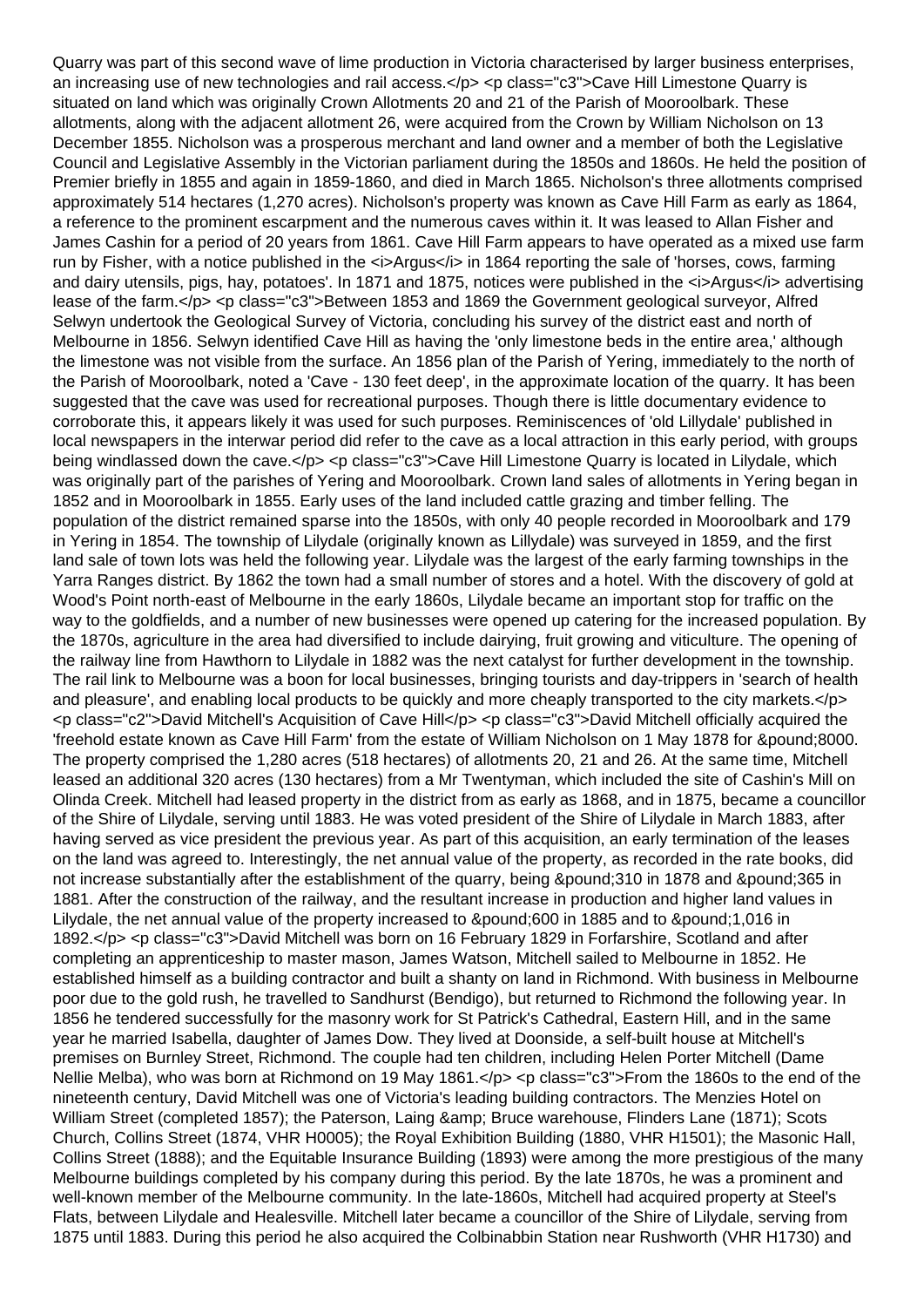properties near Camperdown (Jancourt) and Mansfield (Dueran).</p> <p class="c3">As well as his career as a contractor, Mitchell had a range of other business and property interests. In 1859, he established a factory for steam-made and pressed bricks at his Richmond works. He became a partner in the Darley Firebrick works at Bacchus Marsh in 1898, and the major shareholder in 1902. In 1890 Mitchell commenced production of plaster ('Adamant') and Portland cement at his Burnley works, using materials from Cave Hill, and in the late 1890s he went into business with engineer John Monash. Since 1894 Monash had been in the engineering and patent agents partnership Monash & amp: Anderson, who went on to pioneering the use of reinforced concrete in Victoria. After the firm Monash & amp: Anderson suffered financially as the result of a lengthy legal battle, David Mitchell offered financial support by providing capital to establish the Monier Pipe Co Ltd of Victoria (established 1901) and also offered land for the venture next to his Burnley cement works on condition that his products were used. This arrangement was beneficial for both parties: by 1913 Monash was worth over £30,000, and Mitchell benefitted from linking his Richmond cement factory and the neighbouring reinforced concrete pipe factory.</p> <p class="c3">During the 1870s David Mitchell became a founding member and shareholder of the Melbourne Builders' Lime and Cement Company (MBLCC), which aimed to break the monopoly of the Geelong and Peninsula lime producers. MBLCC was associated with the second wave of lime production in Victoria, characterised by industrial-scale production replacing small-scale owner-operators. In 1886, as the Commissioner for Australia to the Indian and Colonial Exhibition, Mitchell travelled to London. He retired from the building contracting business in 1899, from which point he concentrated on other interests. Although he spent much time in Lilydale, his primary residence was in Richmond. In later years, Mitchell's individual achievements were somewhat eclipsed by the celebrity status of his daughter, opera singer Dame Nellie Melba; from the early twentieth century, newspaper reports would often refer to him as 'the father of Madame Melba'. David Mitchell died in March 1916, aged 87. He had been actively involved in the running of Cave Hill until only a few days before his death.</p> <p class="c5">HISTORY OF THE PLACE</p> <p class="c2">Development of Cave Hill Limestone Quarry</p> <p class="c3">The quarries at Cave Hill opened on 2 April 1878. Challenges confronting David Mitchell included 1) how to burn lime at a site without natural cliff faces; 2) how to optimise the lime resource with the limitations of contemporary burning technologies (pot kilns); and 3) how to transport the products off-site in the absence of a rail line. From the 1880s, Mitchell cut directly into the north end of the limestone creating hillsides into which pot kilns could be constructed. The length of the cutting enabled multiple kilns to be constructed. By 1882 the quarry was producing 1,000 bags per week, and in 1887, there were 70 men working at the quarry, with kilns operating 'night and day' during the week and two steam cranes soon to be installed. Mitchell further expanded his operations, replacing the 'slow and expensive' horses and drays used to transport the limestone from the quarry to the kiln, with a system of water wheels and pulleys. By 1888 five kilns were recorded at Cave Hill and lime output increased dramatically. An 1880s site plan shows a two miles long horse-drawn tramway at the north end of the cutting, to transport timber into the site for the lime kilns. Tram lines were a major feature of the site until the later decades of the twentieth century. The extent of the Cave Hill lime workings can be seen below in a pre-1900s photograph showing the quarry, rail siding tunnel, kilns and associated structures.</p> <p class="c3">At this time, lime was transported to Melbourne by a team of 60 horses. In November 1878 - the same year that Mitchell purchased Cave Hill - the government passed the <i>Railway Construction Bill</i> which confirmed a new rail route from Hawthorn to Lilydale. It appears likely that, due to his considerable influence and standing in the district at this time, Mitchell was able to influence both the route of the line and the subsequent construction of a railway siding to his quarry. A c.1880 plan of the alignment of the railway shows the line originally extending around the east side of Cave Hill. The line was subsequently redrawn around the west of the quarry, with a siding at the north, a route more suited to Mitchell's requirements. This siding was under construction by April 1882, and the railway line itself was opened in December 1882.</p> <p class="c3">By 1887 a homestead had been constructed for an onsite manager of the quarrying and farming operations (demolished in the 1960s). Such was Mitchell's confidence in the commercial potential of Cave Hill, he is believed to have considered forming Cave Hill into a public company from as early as 1888 (but this did not occur until after his death). With improvements in the production of Portland cement throughout the nineteenth century, cement had begun to replace lime mortar as the most common construction material by the 1880s. In response, Mitchell began selling his Emu brand of cement from Cave Hill in 1891, described in one editorial as 'equal to the best Portland [cement]'.</p> <p class="c3">In the early twentieth century, Mitchell expanded his landholding, and constructed what became an extensive network of tramway or light rail lines, to transport the timber from land east of the site to the quarry. At its most extensive, approximately 16 kilometres of tram line had been constructed as part of the network. The tramway ran east from the quarry to Olinda Creek, and then south and east towards the present day Silvan Reservoir. In 1903, Mitchell purchased two redundant steam tram engines from the Bendigo Tramways. The tramway operated until 1934, when the transport of timber by much improved local roads had become viable. During the 1890s steam was used to power much of the site in the quarries, the ice-making, the milking, the butter and cheese making and in cleansing the works. Mitchell constructed a water race from the Olinda Creek, two miles from the quarry. This water was returned to the creek through a brick and cement tunnel, and also supplied the managers' residence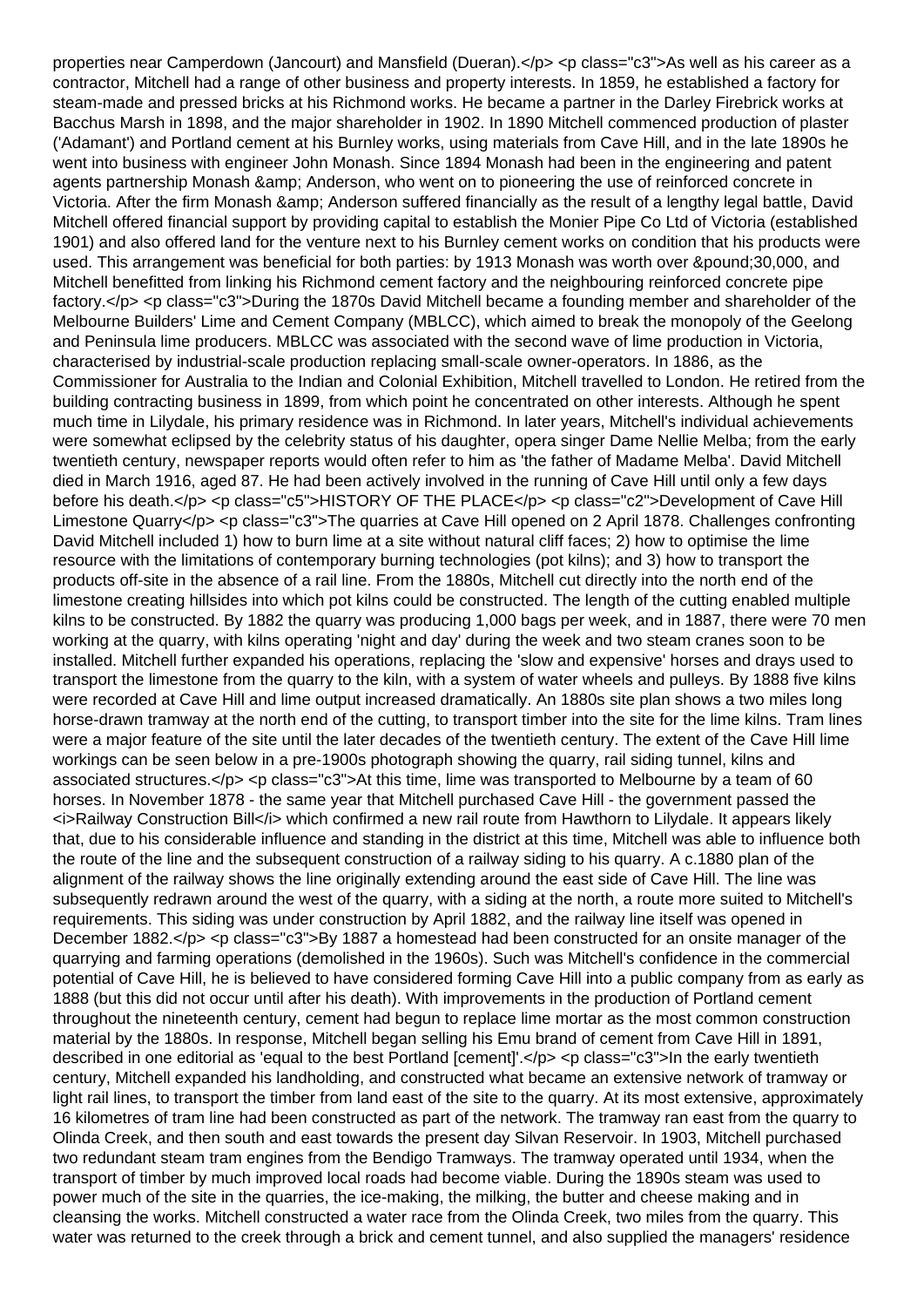and farming operations. In 1892, the Shire of Lillydale rated the Cave Hill Quarry at the significant net annual value of &pound:1,016.</p> <p class="c3">In the 1920s, the Estate undertook a significant program of works to upgrade the machinery and plant at the quarry. Lime hydration was facilitated by a new hydration plant in the mid-1920s (which was replaced in the 1960s). This era saw the production of one of the most enduring products from Cave Hill 'Limil', a hydrated lime with a breadth of building, garden and agricultural applications. Cave Hill also became well known for its toppings ('Lilydale toppings'), which are a limestone by-product. Lime of insufficient purity was also use by Cave Hill to produce aggregates for road building. The David Mitchell Estate Ltd also worked with the Department of Agriculture to develop products that could assist primary producers in countering Victoria's highly acidic soils.</p> <p class="c2">Farming operations</p> <p class="c3">As well as a profitable quarry, the Cave Hill estate supported a large scale farming operation, which commenced in the mid-1880s. Dairying operations commenced at Cave Hill in 1885, with particular emphasis being given to David Mitchell's herd of pure bred Holstein (Fresian) cattle, well suited to high quality dairy products. In 1888 the dairy operated the colony's first mechanical milking device. Mitchell diversified the farming operations to develop butter and bacon in the early 1890s. This may have been a response to the economic depression of the 1890s which had a significant impact on the construction industry. From 1891, Mitchell began to explore the prospect of establishing a butter factory at Cave Hill. Canvassing local dairy farmers at public meetings held in Lilydale and Yarra Glen, Mitchell sought to guarantee supply from local farmers, who appear to have been willing to change their associations away from the Melbourne buyers. The site for the new butter factory, to the east of the homestead, was decided in November 1891. During the 1890s factory supplied local butter markets and Cave Hill butter was also shipped to London for sale in England.</p> <p class="c3">From early 1893, cheese production commenced at Cave Hill, and was quickly established as a profitable enterprise. The Cave Hill Mitchell dairy was the first farm utilised by the Pure Milk and Dairy Company Ltd for the production of pasteurised milk in Victoria. Mitchell, 'placed his refrigerating plant and premises at [the company's] disposal for experiments,' and the treatment of the milk 'by the best approved scientific method, free from chemicals' was deemed a resounding success by witnesses of the medical profession, veterinary experts and scientists in December 1897. The production of pasteurised milk saw the suspension of cheese making, which was resumed in 1898 after the demand for the Pure Milk and Dairy company's products became too great for the Cave Hill facilities. In 1893 Mitchell constructed a bacon factory building to the north of the butter factory. It comprised a 'cutting down room', which was provided with a 'patent floor of cement and granite chips', and a double-storey smoking room with a tower 40 feet tall, and a cooling room and drying room. Each room of the factory could process hundreds of sides of bacon at a time. In adjacent buildings in the farm complex, sheep and cattle were killed to supply local butchers, and animal bones were steamed and ground to produce soil fertiliser. The products of the factory were sold in butcher shops across Melbourne, and interstate. Bacon continued to be produced into the early part of the twentieth century. $\langle p \rangle \langle p \rangle$  class="c3">By the early 1900s, the farm complex had expanded eastwards. A 1907 panoramic photograph of the Cave Hill Estate indicates a densely developed collection of buildings around the butter and bacon factories. A soap and candle factory was also established at the property in c.1900. The Cave Hill farming operations were of a scale not common in the area, and the associated buildings were of a picturesque style atypical for agricultural buildings. The farming operations demonstrate Mitchell's emphasis on efficient and economic industrial production, and avoidance of waste. The leftovers from the butchering were in turn boiled down and the fat used in soap. Following Mitchell's death in 1916, the dairy and bacon operations had ceased operation by c.1921.</p> <p class="c3">In the early twentieth century, employment at the estate peaked, at approximately 200, when the farming factories were fully operational, as well as the quarry. In the mid-1930s, Cave Hill management established the Cave Hill Social Club. A cricket oval was established by 1936 on land now situated between the two entrance drives, with the club hosting (and winning) matches in their debut season. Management also temporarily made available a 'large room', in which the workers 'spent many happy hours at billiards, cards and harmony'. After World War Two at the entrance to the second roadway, memorial gates were erected with honour boards on each pillar acknowledging the Cave Hill workers who had fought in the war. The memorial gates were officially opened by Mrs C J Mitchell, on 16 November 1947.</p> <p class="c2">Dame Nellie Melba</p> <p class="c3">The most high-profile social event at the quarry was the triumphant return by David Mitchell's daughter Dame Nellie Melba to Australia, and to her childhood home of Lilydale, in 1902. Melba had left Melbourne for Paris in 1886, and after years spent in Europe and North America, her singing career had made her an international celebrity. Melba had 'kindly consented' to a request by the estate's employees to welcome her to Cave Hill. An arch was erected at the entrance of the estate, which was decorated with flags and the words 'Dame', 'Melba' and 'Employees Greet You'. The 'spacious enclosure' surrounding the residence of her brother, Charlie, was turned into a foliaged private park, and a platform erected for the reception of Melba. After an address by quarry manager Fuller, expressing 'deep feelings of pride and pleasurable satisfaction at being permitted the honour of welcoming the 'gifted daughter' of Lilydale, David Mitchell spoke on her behalf. He noted that she appreciated the affection and kindness of those attending, and explained that she had taken a 'deep interest' in the welfare of the employees of Cave Hill.</p> <p class="c2">After David Mitchell's Death</p> <p class="c3">David Mitchell died in 1916, and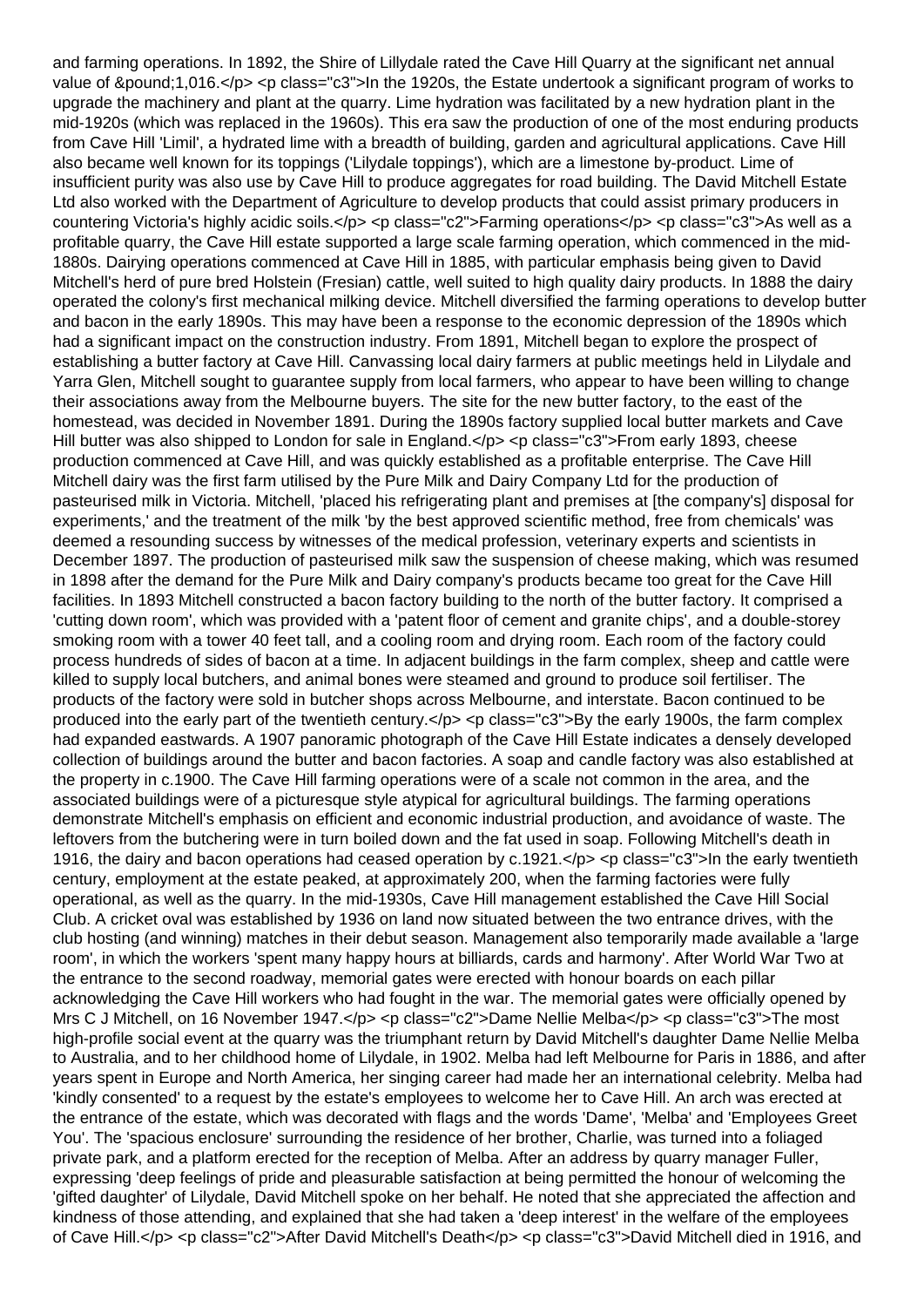ownership of Cave Hill and the Burnley cement works passed to his seven children Francis, Charles, Ernest, Helen (Nellie), Ann, Isabella and Dora as tenants in common, with Francis and Edward Albert Newbigin as trustees. Cave Hill formed a significant part of Mitchell's estate, which also included landholdings in the parishes of Mooroolbark, Yering, Gruyere, Jika Jika with a capital value of £123,678. In 1919, the trustees sold 450 acres of the Cave Hill estate, which had been subdivided into 64 allotments. This significantly reduced the landholding. Further trustees' realising auctions were held in the mid-1920s for land to the south and east of the quarry, again reducing the landholding.</p> <p class="c3">In 1948, the new State highway between Camberwell and Mansfield, to be known as the Maroondah Highway, was declared. At this time, reliance on rail for the main transportation of quarry products began to give way to road transport, possibly due to improvements made to the highway. It was in this period that access to the site also changed, and the twin entranceways were established, providing more direct road access between the quarry and the highway. As can be seen on a c.1940s plan of Cave Hill, by this time many of the farm buildings had been removed, and an overburden dump was situated to the north of the quarry. By 1952, a caretaker's residence had been constructed and by 1972 the homestead had been demolished.</p> <p class="c3">In 1958, after the death of the last of David Mitchell's children, the trustee company was no longer bound by David Mitchell's will. In June 1958, a circular was distributed to the estate's business contacts announcing that from 1 July the newly formed 'David Mitchell Estate Limited' company would be operational. In October 1958, the eastern two-thirds of the property were excised from the quarry site, giving the southern part of the property its curved boundary. Much of this land was subdivided into housing estates, and the Lillydale Lake was created on land which was formerly part of William Nicholson's Crown allotment 26. In 1959, a survey was undertaken which concluded there was sufficient lime for another 140 years at the present rate of production. The report noted that another 70 years supply also existed on the western side of the railway line. It was decided to invest in new quarry crushing and conveying equipment and approximately £130,000 was spent on new machinery between 1959 and 1962. In 1976, all three kilns were converted from oil to natural gas, and in 1977, a larger crusher was installed at the top of the quarry replacing the earlier crusher on the west face.</p> <p class="c3">In November 2002, Unimin Australia purchased David Mitchell Limited, 'the nation's leading independent producer of limestone products', ending the Mitchell family association with the Cave Hill quarry site, after nearly 125 years. The Unimin group of companies was based in the United States, controlled by SCR Sibelco, a company started in Belgium in 1872. The company established operations in Australia in 2000, and in 2011, the company changed its name to Sibelco. In 2012, the company determined that the quarry would not be viable in the longer term. Sibelco and the Victorian Government urban renewal authority, Places Victoria, entered into an agreement to master plan the future development of the site.</p> <p class="c2">Artistic representations of Cave Hill</p> <p class="c3">The striking landscape of Cave Hill quarry has been the subject of paintings and artistic representations from as early as 1889, and continuing into the late twentieth century. The scenic qualities of the lime processing complex sited within a pastoral landscape, appears to have been a popular artistic subject. Artists including Arthur Streeton, John Perceval and Fred Williams painted from a vantage point to the north, setting the buildings against the quarry face and the hills behind.</p> <p class="c3">Known examples of paintings of Cave Hill include:</p> <p class="c3"><i>A Victorian Dale</i>, James Alfred Turner, c. 1889; <i>The Lime Kiln</i> (also known as <i>Mitchell's Lime Quarry</i>), Arthur Streeton, 1935; <i>View of Cave Hill</i>, James Peter Quinn, c. late 1930s; <i>The Quarry, Lilydale</i>, Ernest Buckmaster, undated; <i>Lilydale Lime Quarry</i>, Ivy Burton Fox, c. late 1950s, Fox also depicted the site in two ink drawings; <i>Lime Quarry, Lilydale</i>, John Perceval, 1956; <i>Lilydale Landscape with Blue Train</i>, Fred Williams, 1974, Williams also depicted Cave Hill in *ci*>Lilydale Triptych I</i>, 1974 and *ci*>Lilydale Triptych II: Cave Hill</i>, 1974; <i>Cave Hill</i>, Jennifer Paull, 1985; <i>Butter and Bacon Factories</i> and <i>Cave Hill Quarry</i>, Dora Wilson, undated.</p><p class="c3"><em class="c6">Key references</em></p><p class="c3">Lovell Chen, 'Cave Hill Quarry, Melba Avenue, Lilydale Conservation Management Plan', 2015</p> <span class="c4">Jane Harrington, 'The Lime-Burning Industry In Victoria: An Occupance Approach', Australasian Historical Archaeology, 14, 1996, pp. 19-24. Jane Harrington,  $\epsilon$ i>An Archaeological and Historical Overview of Limeburning in Victoria, </i>
Heritage Council of Victoria, 2000.</span>

## **Plaque Citation**

The Cave Hill Limestone Quarry was established in 1878 by David Mitchell, one of Victoria's most prominent nineteenth century entrepreneurs. Demonstrating three generations of lime processing, it was known for its use of innovative technologies and was recognised as one of the leading industrial plants of its time in Australia.

## **Assessment Against Criteria**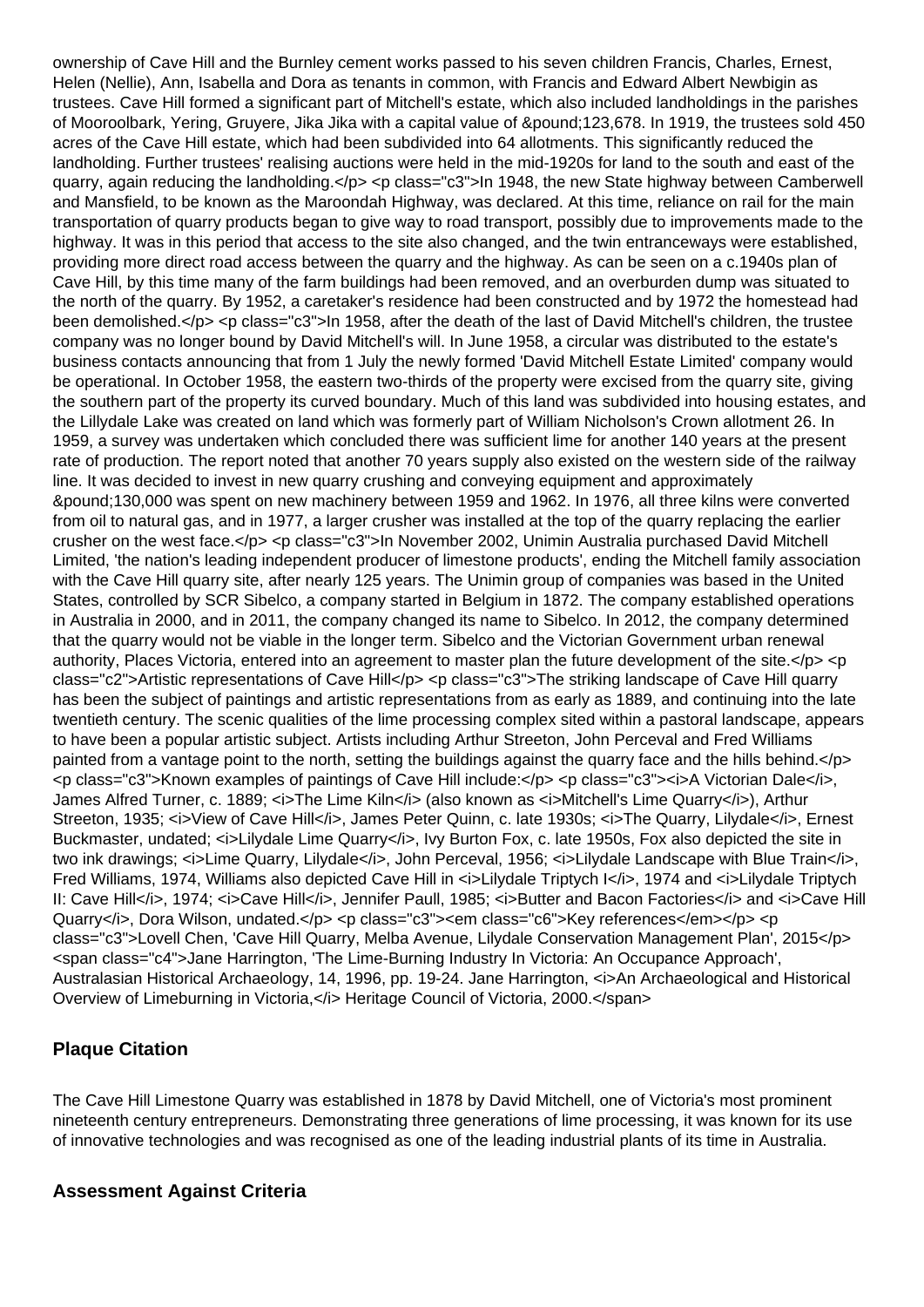#### **Criterion**

Cave Hill Limestone Quarry is significant at the State level for the following reasons:

Cave Hill Limestone Quarry is of historical significance as one of the primary sources of limestone in Victoria from its establishment in 1878 to its closure in 2015. Established by prominent entrepreneur David Mitchell, the place is associated with the second wave of lime burning and extraction technologies in Victoria which flourished as a consequence of the expansion of Victoria's rail network. The place demonstrates three generations of lime processing plant and equipment, broadly dating from the 1880s, 1920s and 1960s. The surviving farm buildings, including the 1890s dairy and bacon factories and the silage store, provide evidence of Mitchell's innovative farming enterprises at Cave Hill, with their emphasis on efficiency and waste minimisation, particularly in relation to dairying. [

#### Criterion A]

Cave Hill Limestone Quarry is rare, being one of a small number of places in Victoria that demonstrates the largescale production of lime. The tunnel to the north of the quarry pit contains a large and intact battery of pot kilns which enabled the continuous production of lime. This sizable collection of pot kilns is rare. The 1920s phase of plant remodelling included the no. 1 kiln which is one of the earliest continuous mixed-feed vertical shaft kilns in Australia. [

#### Criterion B]

Cave Hill is of significance as a notable and early example of an extant quarry complex in Victoria. It demonstrates the principal characteristics of a place associated with the extraction, processing and transportation of raw minerals. The limestone products from Cave Hill Limestone Quarry made a vital contribution to Victoria's building and construction industry from 1878 to the 1960s. (

#### Criterion D)

Cave Hill Limestone Quarry is of technical significance for use of innovative technologies in lime processing which radically departed from traditional methods. These include the battery of pot kilns (commenced in 1880s) and advances implemented during a major redevelopment in the 1920s to designs by Gilbert McAuliffe Pty Ltd, consulting engineers of Melbourne, with bespoke equipment by Chas Ruwolt Pty Ltd. These include the no. 1 kiln, picking station, incline hoist, road metal plant, riveted steel hopper and conveyor. Cave Hill Limestone Quarry received accolades for its innovations and became recognised as one of the leading industrial plants in Australia. The 1920s upgrade transformed the appearance of the site, introducing the tall structures and elevated conveyors which still distinguish it. Three structures at the site - the Dairy Factory, silage store and concrete retaining walls to the Tunnel - demonstrate the early use of mass concrete. (

#### Criterion F)

Cave Hill Limestone Quarry's association with David Mitchell, one of Victoria's most outstanding nineteenth century entrepreneurs and public figures, is of historical significance. The site provides evidence of Mitchell's diverse and successful business interests, including the development of products for the construction industry, lime extraction and modern farming. Cave Hill Limestone Quarry has a comparatively high level of public recognition as a Mitchell property, more so than many other places with which he was associated during his long and distinguished career. (

#### Criterion H)

In addition to the above, the place may be of significance for the following reasons:

Cave Hill Limestone Quarry is of local historical significance as a place of residence for many quarry workers, particularly during the depression. Many local workers enlisting for World War II listed Cave Hill as their place of address.

The landscape values of Cave Hill Limestone Quarry (including views into and out of the site) are of local significance. The following aspects of the quarry landscape are highly evocative for the local population - the chimneys, rising smoke, machinery noise and movement within the site.

## **Extent of Registration**

## NOTICE OF REGISTRATION

As Executive Director for the purpose of the **Heritage Act 1995**, I give notice under section 46 that the Victorian